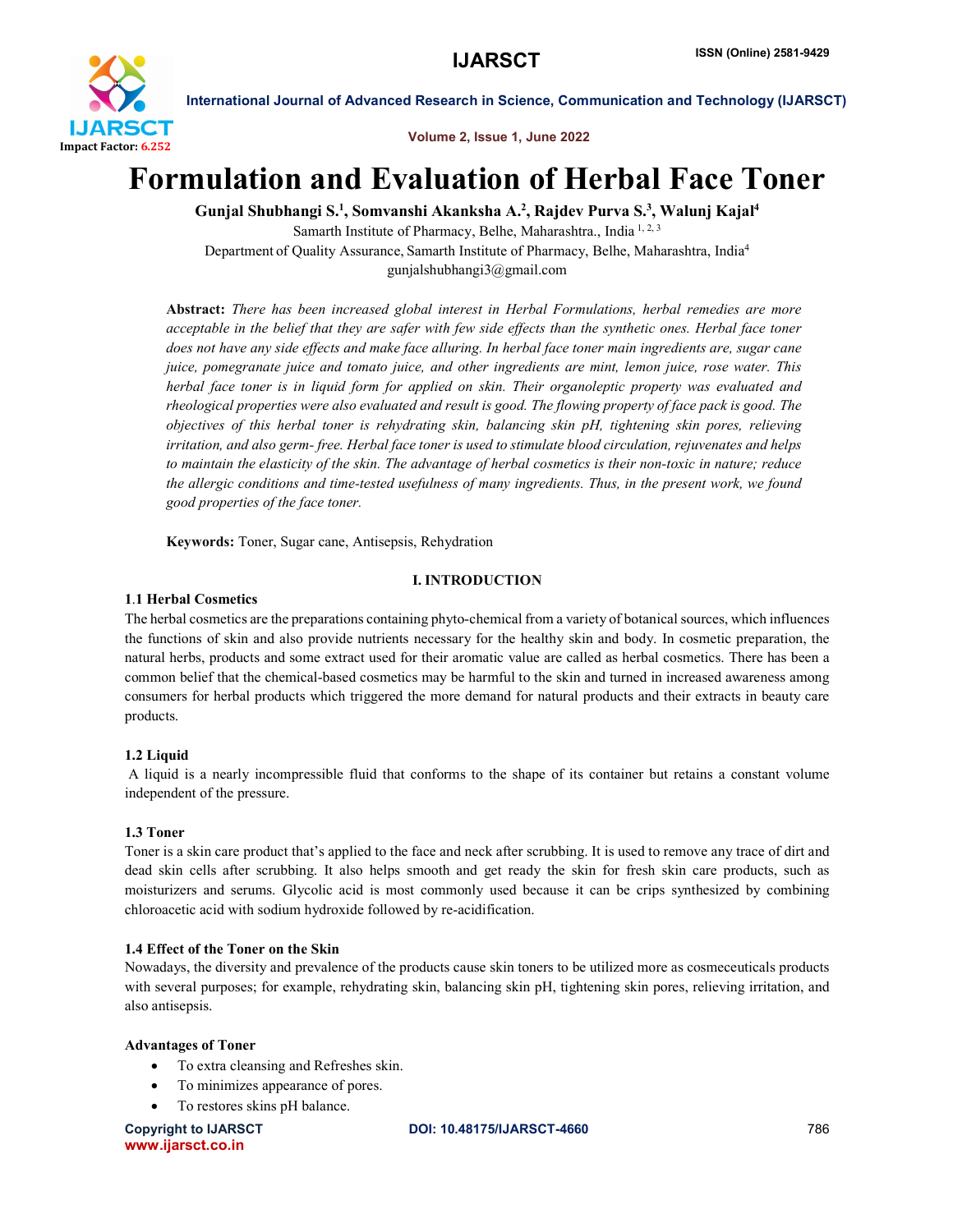

### Volume 2, Issue 1, June 2022

- To hydrates and Replenishes.
- To refreshes skin.
- To prevent infection and break-down.

# Disadvantages of Toner

- Toner comes with alcohol make the skin dry and flaky.
- If use in excess, It cause irritation. i.e. redness and swelling.

| Sr.              | Name of                                           | Images                       | Active                                             | Uses /                                                                                               |
|------------------|---------------------------------------------------|------------------------------|----------------------------------------------------|------------------------------------------------------------------------------------------------------|
| No.              | Ingredients                                       |                              | Constituents                                       | purpose                                                                                              |
| 1.               | Sugar cane<br>Juice<br>(Saccharum<br>Officinarum) |                              | Alpha<br>hydroxyl<br>acid.                         | Fight acne $\&$ ageing $\&$<br>hydrate to skin.                                                      |
|                  |                                                   | Fig no.: 1 Sugar cane juice  |                                                    |                                                                                                      |
| $\overline{2}$ . | Tomato juice<br>(Solanum<br>lycopersicum L.)      |                              | Vit.E, Citric acid,<br>Malic acid.                 | Replacement<br>of the skin cells. Protect<br>from<br>UV <sub></sub><br>rays<br>&<br>provide redness. |
|                  |                                                   | Fig no.: 2 Tomato juice      |                                                    |                                                                                                      |
| 3 <sub>1</sub>   | Pomegranate<br>Punica<br>granatum)                |                              | Vit.c,<br>Vit.A,<br>Minerals,<br>Tartaric<br>acid. | Reduce the face mass,<br>Protect from UV rays,<br>Astringent<br>Show<br>property.                    |
|                  |                                                   | Fig no.: 3 Pomegranate juice |                                                    |                                                                                                      |
| $\overline{4}$ . | Peppermint<br>(Mentha piperita<br>$L.$ )          | Fig no.: 4 Mint              | Menthol                                            | Astringent,<br>anti-<br>microbial property                                                           |
| $\overline{5}$ . | Lemon juice<br>(Citrus limon)                     | Fig no.: 5 Lemon juice       | Citric acid                                        | Preservative,<br>anti-<br>microbial property                                                         |
| 6.               | Rose water                                        |                              | Linalool,<br>citronelool                           | Skin<br>elasticity,<br>anti-<br>wrinkle, anti-oxidant                                                |
|                  | (Rosa)                                            | Fig no.: 6 Rose water        |                                                    |                                                                                                      |

# II. MATERIALS & METHODS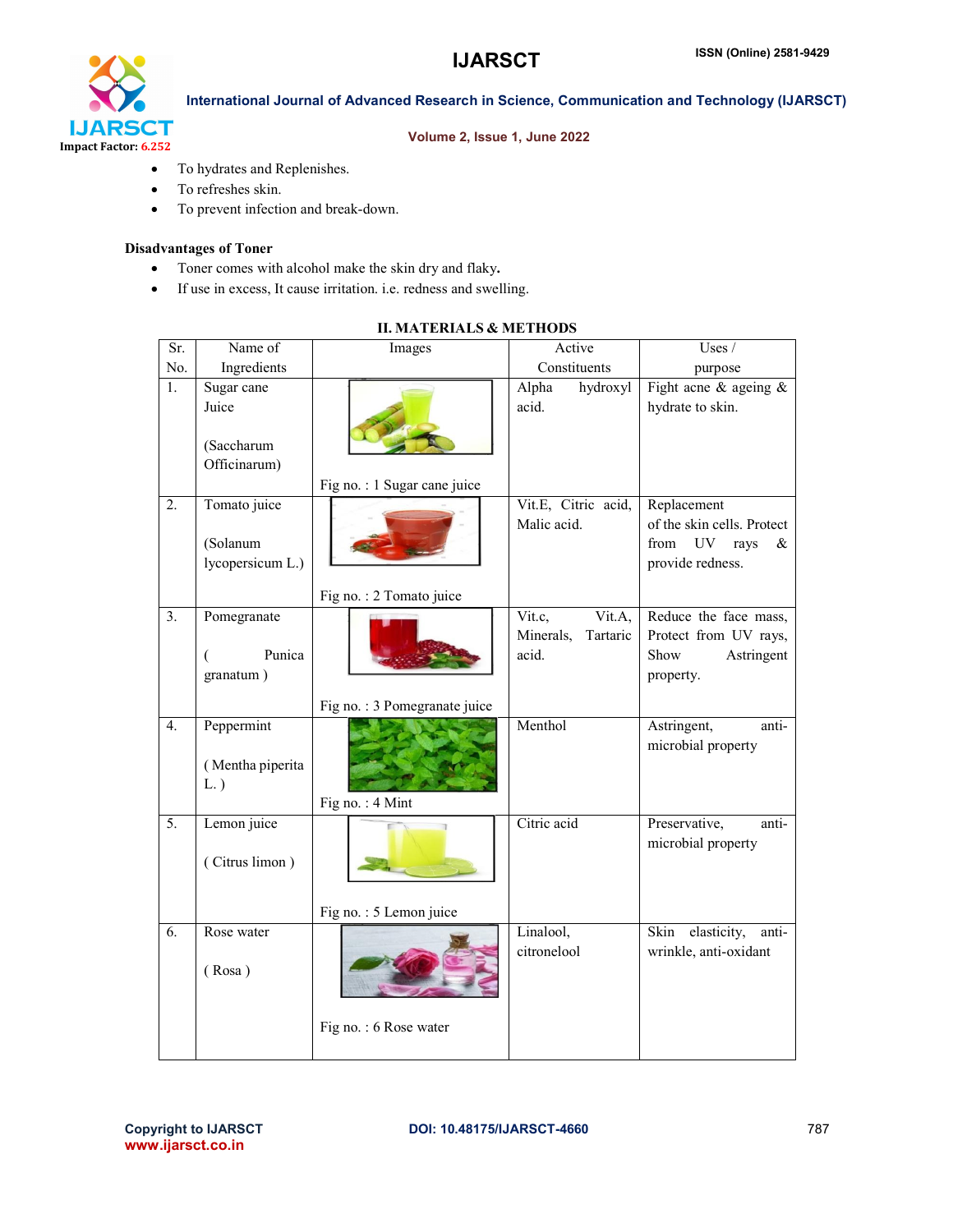

#### Volume 2, Issue 1, June 2022

#### Formulation Table

| Sr. No. | Ingredients      | Quantity |
|---------|------------------|----------|
|         | Sugar cane juice | 20%      |
| 2.      | Pomegranate      | 10%      |
| 3.      | Tomato juice     | 10%      |
| 4.      | Mint             | 15%      |
| 5.      | Lemon juice      | 10%      |
| 6.      | Rose water       | QS       |

Table 2. Formulation Table

#### Methods of Preparation

- Collect the juice of ingredients.
- Measure the juice in beaker as per formula.
- Mixed it all in beaker.
- Pour into a spray container.
- Labelled and Used for future research.



Fig.7 Herbal Face Toner

#### Container & Storage Condition:

To be stored at a well-closed spray container at 40C.

#### Direction to use

- Shake well before used.
- Spray some toner on your clean face or hands.
- Wipe out the spray with cotton or soft cloth.
- Use the toner twice a day for better skin renovates results.

#### III. EVALUATION PARAMETER

- 1. PH: The formulation 25ml was taken in a beaker and now calibrate the PH meter was made in the formulation for some time and reading was recorded.
- 2. Surface Tension: The formulation was transferred in stalagmometer and the surface tension was recorded.
- 3. Skin Irritation: Small amount of the toner was sprayed on hand dorsal skin and kept for some time result was found Non-irritant on the skin.
- 4. Stickiness: The particles of the toner were not found to be sticky in nature.
- 5. Skin Conditioning: The appearance of the skin after application of the toner was seen to be smooth, hydrated and glowing.
- **6.** Temperature Variation: The temperature was exposed to different temperature at  $27^{\circ}\text{C}$  &  $4^{\circ}\text{C}$ .
- 7. Spreadability: The toner was spray on hand and spread by cotton and smooth cloth and easily spread.
- 8. Removal: The face toner is easily washable.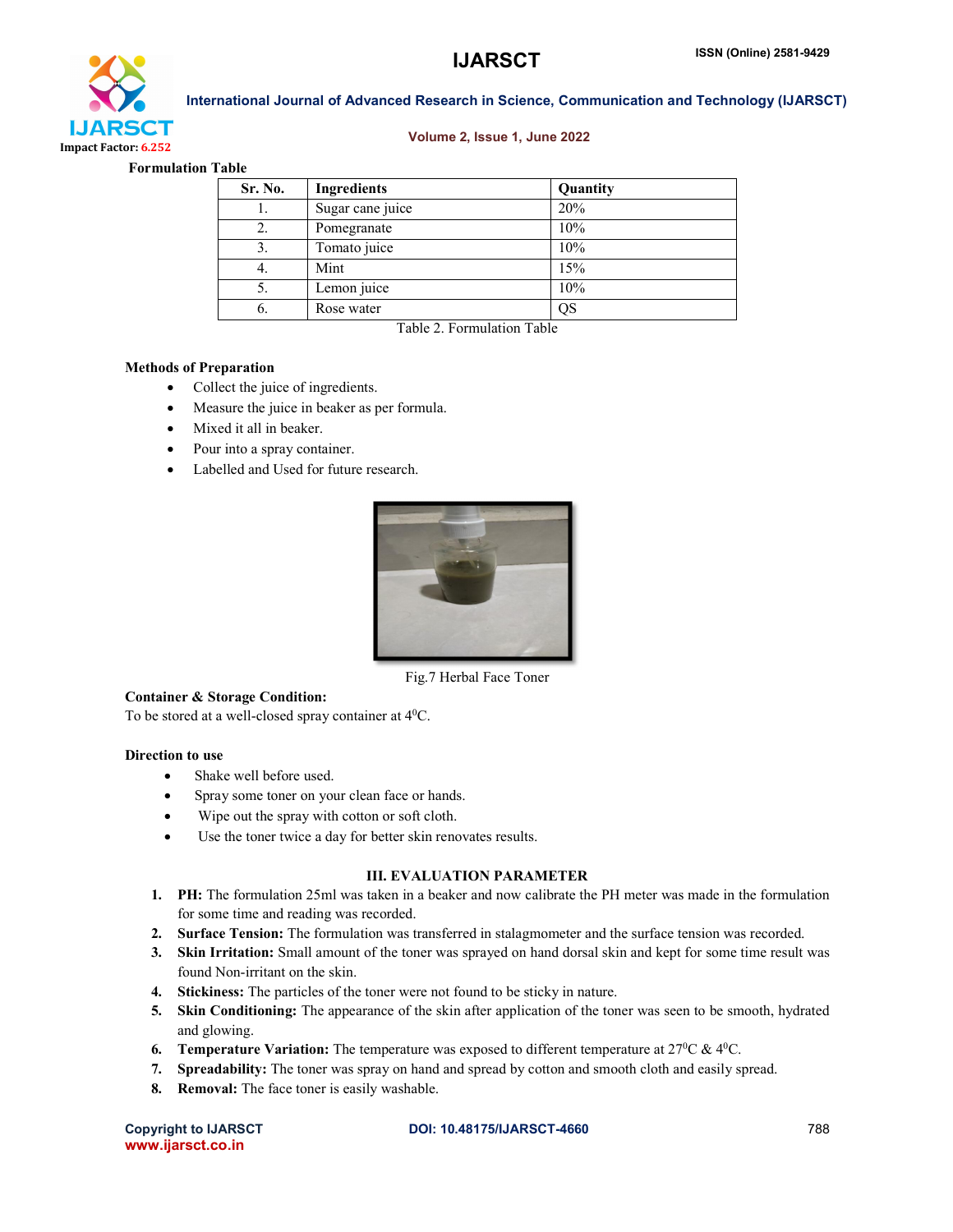

#### Volume 2, Issue 1, June 2022

#### IV. RESULT & DISCUSSION

The final expression was subordinated to various physicochemical tests. All the tests were performed according to every test standard procedure. All the results were recorded and found within the standard ranges. The pH, surface tension, stickiness, skin condition, spreadability and stability were studied thoroughly and were within the range. No any discoloration was found after light exposure to the formulation. The formulation was also effective to produce conditioning on the skin and non-irritant in nature. At last the removability of toner was found to be easily removable.

#### Result and Discussion

| Sr. No.          | Parameter                | <b>Result</b>                                                               | Range                                    |
|------------------|--------------------------|-----------------------------------------------------------------------------|------------------------------------------|
| $\mathbf{1}$ .   | <b>PH</b>                | 6.72                                                                        | $5.5 - 7$                                |
| 2.               | Surface tension          | $60.52$ dyne/cm <sup>2</sup>                                                | $58-65$ dyne/cm                          |
| 3.               | Skin irritation          | Non-Irritable                                                               | Irritable or not.                        |
| $\overline{4}$ . | Skin condition           | The skin was moisturised                                                    | $\overline{\text{M}}$ oisturized or not. |
| 5.               | Temperature<br>variation | Product is<br>stable<br>extreme<br>at<br>temperature with room temperature. | Stable or not                            |
| 6.               | <b>Stickiness</b>        | Not much sticky                                                             | Sticky or not.                           |
| 7.               | Removable                | Easily removable                                                            | Remove or not.                           |

Table 3. Result & Discussion

#### V. CONCLUSION

The results from the spray toner formulation were very satisfactory. The purpose behind the toner formulation was to achieve the cooling and toning effect on the skin was found to be satisfactory. Similarly, the intention behind formulating it in the mist form was to ease in carrying the formulation and application whenever and wherever needed. And the studied formulation proved to be satisfactory from that perspective as well. After application, there was no irritability, rashes, but some cleansing effect was observed. It is suggested that the prepared formulation is physio-chemically stable, and possessed characteristics of a standard cosmeceuticals formulation for skincare. The spray formulation gave a more effective form to this formulation because spraying smaller particles on the skin with a certain amount of force made the formulation penetrate the small pores of the skin in a better way than any other form like gel or lotion.

#### VI. ACKNOWLEDGMENT

Author take it as a privilege to sincerely express my gratitude to Dr. Subhash Khumbhar, Principle, Samarth Institute of Pharmacy, Belhe for providing project amenities and permission to carry out this work. This author is also thankful to respected Ms. Kajal Walunj, for her valuable guidance, support and encouragement.

#### **REFERENCES**

- [1]. Vibhavari M Chatur \*, Sanjay G Walode, Siddhi A Awate, et, al. Formulation and physical characterization of herbal face gel toner, 138–145.
- [2]. Saller R. Peppermint (Mentha x piperita), medicinal plant of the year 2004. Forsch Komplementarmed Klass Naturheilkd 2004;11(1): 6.
- [3]. Sugar cane juice benefits for your skin, hair, and health Written by Sanya Hamdani May 27, 2020.
- [4]. Vibhavari M. Chatur1\*, Sanjay G. Walode1, Siddhi A. Awate1, Formulation and Evaluation of Basic Parameters of Herbal Toner Mist for Skin.
- [5]. Nethravathi Mahadevappa, Shobha Gowda et, al. Study of advance application of mint oil -57.
- [6]. Agarwal, V., Lal, P., and Pruthi, V. Prevention of Candida albicans biofilm by plant oils. Mycopathologia 2008; 165(1):13-19.